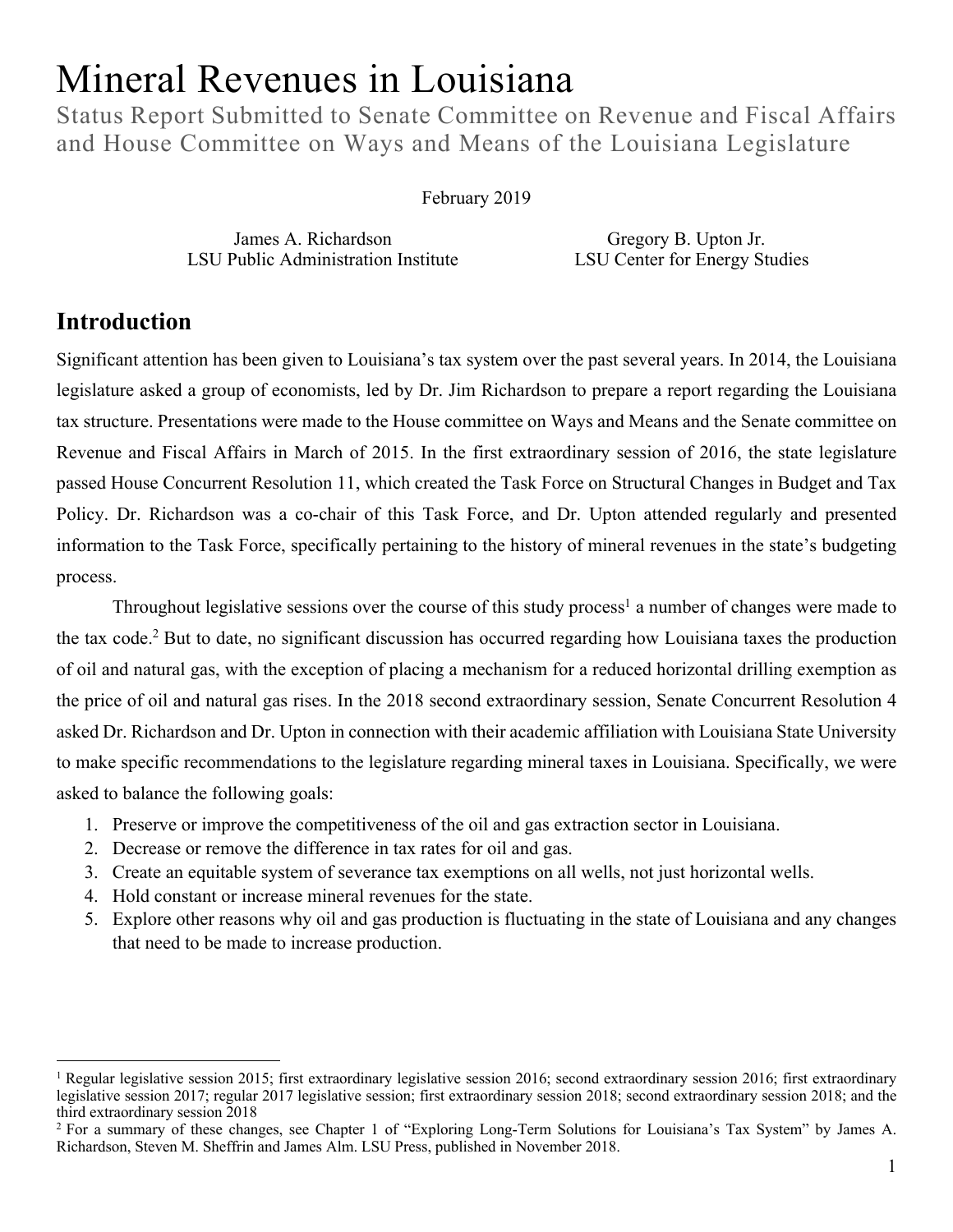We were asked to submit a preliminary status report by February 1, 2019; a final written report by February 1, 2020; and specific bills implementing these recommendations by February 1, 2021. This document serves as the preliminary status report.

## **Study Process**

From the beginning of the study process, we have focused on gathering information from two sources. First, recommendations should be made based on sound economic analysis so we have made every effort to get information from all public sources, overall economic activity in the oil and gas sector, what is occurring in other states, and all other statistical information regarding oil and gas activities. Second, we have and will listen to both government and industry to understand how potential changes might impact investment in the state by the oil and gas industry knowing that statistical information alone is not always sufficient for good policy making. By nature, changes in taxes that are aimed at revenue neutrality will increase the tax burden for some taxpayers and decrease the tax burden for others. Further, changes may impact the administrative burden of taxpayers and state government charged with collecting these taxes. For these reasons, this process was approached by listening carefully to stakeholders, examining alternative oil and gas structures in other states, reviewing the changing nature of the oil and gas industry in Louisiana, applying economic analysis to the current oil and gas tax structure in Louisiana and considering the short and long-term impacts of any changes in this tax structure.

In the first year of this process, we conducted meetings with a number of stakeholders from both government and industry. We found it prudent to go on this "listening tour" before jumping straight into "crunching the numbers." The starting point for these discussions was Chapter 8 of **Exploring Long-Term Solutions for Louisiana's Tax System** entitled *Mineral Revenues in Louisiana3* and Chapters 8 and 9 of Louisiana's Fiscal Alternatives: Finding Permanent Solutions to Recurring Budget Crises.<sup>4</sup> We then allowed the conversations to go where they went. The main purpose of this document is to categorize the potential areas where changes to mineral tax laws in Louisiana might be appropriate and in the long-term interests of the state. Specific recommendations will come in next year's status report. We will maintain our discussions with government and industry as our recommendations become more specific knowing that each suggestion will have potential benefits and challenges. We are still very open to feedback, as this is an ongoing process.

## **Topics of Discussion**

We have categorized our topics of discussion as follows:

- 1. Valuation of Oil and Natural Gas for Tax Purposes
- 2. Differential Tax Rate for Oil and Natural Gas
- 3. Taxing Horizontal vs Vertical Wells
- 4. Use of Oil and Gas Collections
- 5. Other Topics of Discussion

 <sup>3</sup> Ibid

<sup>4</sup> Edited by James A. Richardson, (LSU Press, 1988).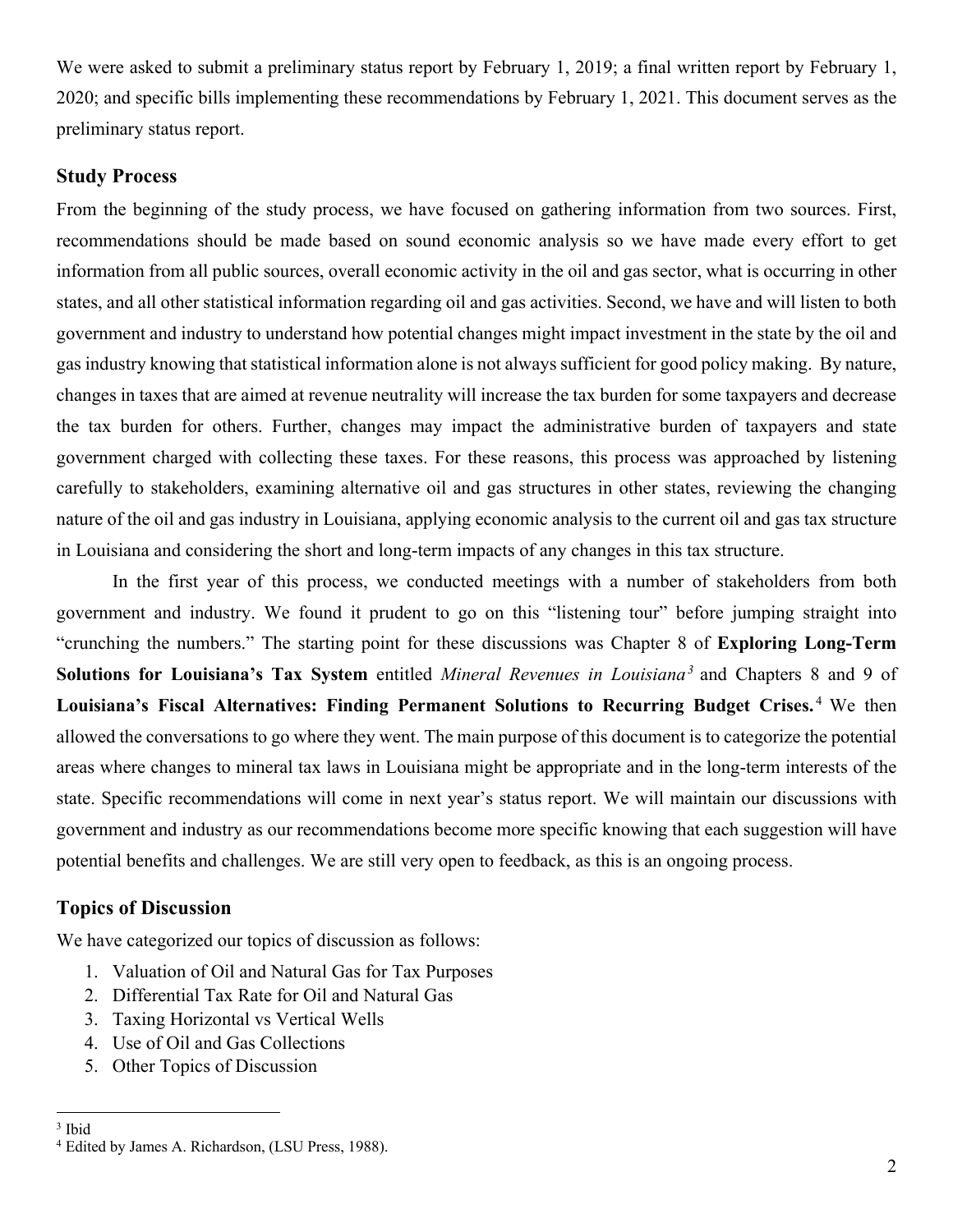- a. Orphan Well Fund
- b. Alternative Oil and Gas Taxes in Other States
- c. Severance Tax on Timber and Pulpwood

Below we provide a synopsis of these topics of discussion and summarize different viewpoints.

# **1. Valuation of Oil and Natural Gas for Tax Purposes**

Severance tax for oil in Louisiana is 12.5 percent of the value of oil as it leaves the ground for most wells.<sup>5</sup> These tax rates were established as of 1974. Prior to 1974, oil severance taxes were based on a volumetric charge that did not vary with changes in the price of oil. Natural gas, on the other hand, is taxed today on a volumetric basis but with the tax rate indexed to changes in the price of natural gas with the tax indexing being initiated in 1990. The tax rate averages about 4 percent of the value but fluctuates in the short run significantly with changes in the price of natural gas alongside lagged changes in the volumetric rate. The volumetric rate is updated once per year.

Our starting point of discussions with stakeholders was on consistently valuing oil and natural gas for tax purposes; either as (a) the value of the oil/gas as sold on the market or (b) a volumetric rate indexed to an average market price (some have referred to an "objective standard price"). We found some interest for a volumetric rate indexed to a market price as opposed to taxing the value of the oil and gas at the wellhead.

## **Potential Benefits of Volumetric Rate on Oil**

*Reduced administrative burden:* Both industry and the Louisiana Department of Revenue (LDR) indicated that moving to a volumetric rate for oil severance tax could simplify the process of paying taxes and the auditing process. Currently, in order to audit a severance tax payment for natural gas, LDR simply has to audit the amount of natural gas sold and then multiply by the volumetric rate prevailing at the time of production. This process is relatively straightforward. LDR spends considerably more time auditing oil severance tax collections. This is because they have to verify both the quantity of oil sold *and* the price. While the process of auditing the *amount of oil and gas* produced is relatively straightforward, the process of auditing the *price* is more difficult. For this reason, it is suggested that setting a volumetric rate for oil production over a time period could decrease administrative burdens for the state and simultaneously could simplify the process of paying severance taxes for taxpayers.

# **Potential Challenges of Volumetric Rate on Oil**

*Time Lag:* There is inherently a time lag in setting the volumetric rate. Currently for natural gas, the volumetric rate is updated yearly. This can be problematic for producers, but might make forecasting revenues easier for the state. While in the long run, fluctuations will even out, in the short run if the *price decreases*, the effective *tax rate will increase*. On the other hand, if the *price increases*, the effective *tax rate will decrease* in the short run before the volumetric rate is updated. Taxation based on the value sold does not have this problem.

<sup>&</sup>lt;sup>5</sup> There are reduced rates for stripper and incapable wells that will be discussed subsequently.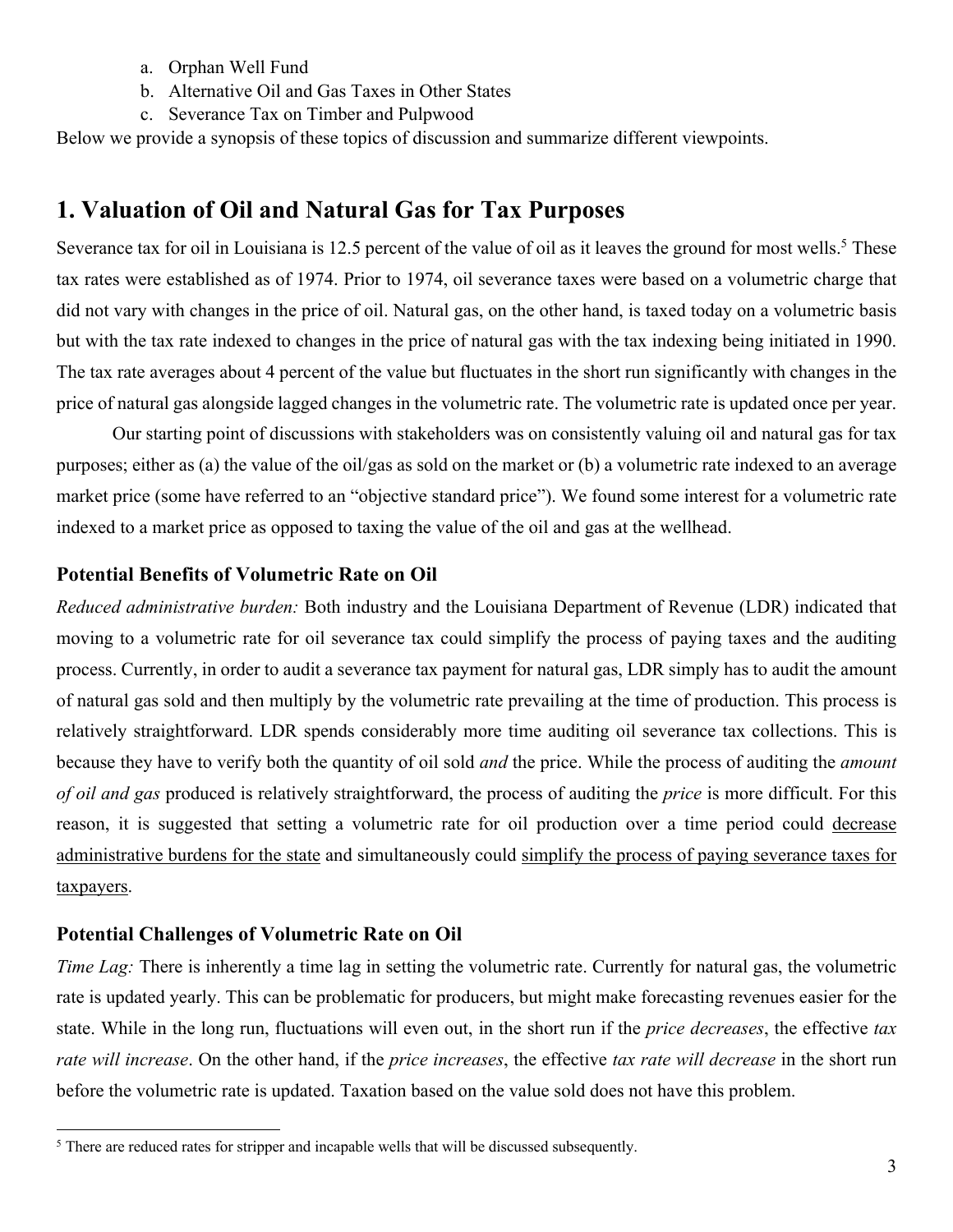*Differential impact on producers receiving different prices:* Different producers receive different prices for their oil. For instance, it might be the case that producers closer to market hubs get a higher price for oil because there are less transportation costs. If the tax is volumetric, this could benefit some producers over others. We are currently looking into the extent of these differential prices across the producers.

*Oil/condensates more heterogenous than gas:* Different sulfur content and gravity can impact the price of oil significantly. This is especially the case for condensates that are treated as oil for the purposes of tax collections. For this reason, producers producing a heavier crude with higher sulfur content (that historically has lower value) might pay a higher effective tax rate than a producer with a lighter and lower sulfur content (that historically has higher value). Further, condensates are taxed at the rate of oil, and have very heterogeneous prices based on their BTU content. For this reason, a BTU adjustment might be considered for condensates. Quality differences in natural gas are not as significant as for oil.

*Administrative Burden:* Moving to a volumetric rate might impact the administrative burden in that the rate will need to be set. While the specific process for setting the volumetric rate for oil would need to be worked out up front, the ongoing administrative burden of this would be negligible and would likely be more than offset by other proposed changes in this document. Further, we discussed both quarterly and bi-annual re-setting of the rate. Either would likely be sufficiently often (while yearly is too long of a lag and monthly might be too often). We are considering ideas on the process for which a volumetric rate could be established.

*Louisiana will be different from other states:* While volumetric rates do exist in a few other states, <sup>6</sup> most states set severance taxes on oil and gas based on the value when severed from the ground. Changes in oil and gas taxation have been extremely infrequent among all the states, but, given that the last time that Louisiana really made a major change in its oil and gas tax laws was in the 1970s, it is certainly appropriate to reconsider the overall oil and gas tax structure given the major changes in the energy market over the past 50 years.

#### **Benefits and Challenges of Changing Natural Gas from Volumetric to Value**

Much more recently, in 1990, a spirited discussion was had in the Legislature regarding taxing natural gas on a value basis as opposed to a volume basis. The decision to change to a value basis then became a discussion of how to assign value to natural gas with the final decision being to establish a method of indexing the volume rate to an established price of natural gas. We will reconsider this discussion and also the method of indexing the natural gas tax per MCF to changing prices in natural gas. Again, the focus will be on economic efficiency and administrative ease.

<sup>&</sup>lt;sup>6</sup> California for both oil and natural gas and North Dakota for gas (oil taxed as a percent of value).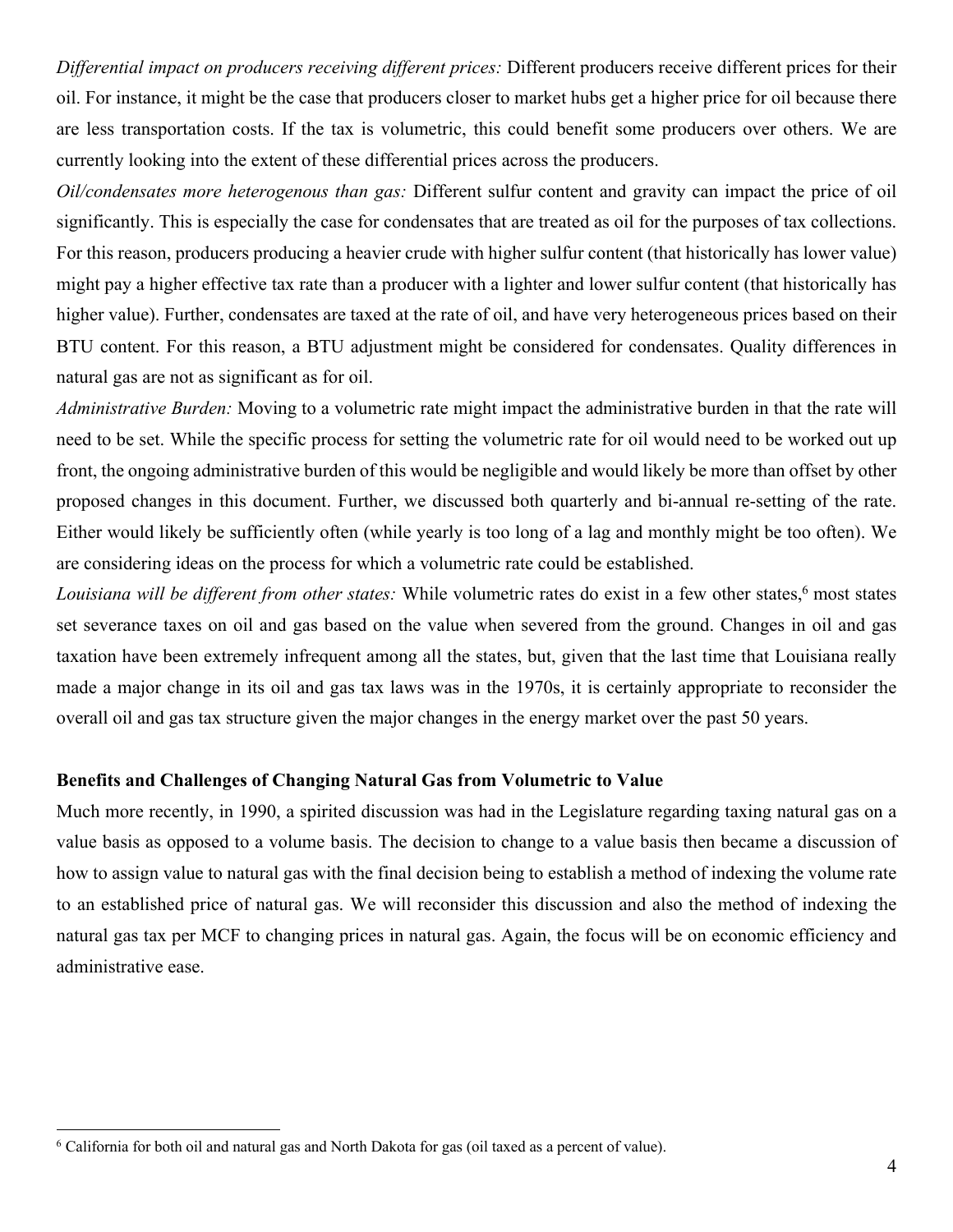# **2. Differential Tax Rate for Oil and Natural Gas**

As previously mentioned, oil is taxed at approximately 12.5 percent of its value, while natural gas is taxed at approximately 4 percent. Thus, oil is taxed at over three times the rate of natural gas. This differential in tax rates was determined in the 1970s under very different market conditions with respect to federal policies on oil and gas pricing. This is not necessarily problematic per se, but it certainly opens up a discussion about the appropriateness of the policy in 2019 with fundamental changes in the oil and gas markets since the 1970s.

After our analysis of the tax differentials, we have identified several potential distortions that taxing at very different rates can cause. Further, a survey of other states reveals that Louisiana is unique in taxing oil at approximately three times the rate of natural gas. In fact, our neighbor Texas taxes natural gas at a *higher rate* than oil (4.6 percent of oil and 7.5 percent for natural gas). <sup>7</sup> Most other states tax oil and natural gas at approximately the same rate.

This would be a major change in oil and gas tax policy and would only be justified if there are major economic benefits to the state, but, it is appropriate to carefully explore such changes and to consider processes to implement such changes if the benefits are deemed sufficient.

Louisiana has reduced rates for stripper and incapable oil wells. Stripper wells are defined as wells that are incapable of producing an average of more than ten barrels of oil per day during the entire taxable month. Incapable wells are incapable of producing an average of more than twenty-five barrels per day during the entire taxable month and which also produces at least fifty percent saltwater per day. On multiple well leases, all wells must meet the criteria to be able to qualify for the exemption. There is also a reduced gas severance rate for natural gas from incapable oil wells and natural gas from incapable gas wells. <sup>8</sup> Any possible changes in stripper rates for oil and natural gas will be considered in conjunction with other severance tax changes.

## **Potential Benefits of Leveling Oil and Gas Tax Rate**

#### *Less Distorting*

The first potential benefit of having the same (or closer to the same) tax rate for oil and natural gas is that there will be less distorting incentives between production of the two hydrocarbons. The first potential distortion caused by a difference in tax rates for oil and natural gas comes from the production decision itself. This might impact what areas of the state are developed, which part of a specific play (i.e. areas that have more oil or more gas) and the specific drilling strategies in a reservoir. As economists, we want investment decisions to be made based on the economics of both the cost to produce, which would include any external costs, and value of these resources not differences in tax rates. In other words, we want the tax structure to be as neutral as possible in terms of the investment decisions to be made.

<sup>&</sup>lt;sup>7</sup> We should note that Texas also has an Ad Valorem tax on reserves in the ground, which Louisiana does not have.

<sup>8</sup> Louisiana Department of Natural Resources, Technology Assessment Division.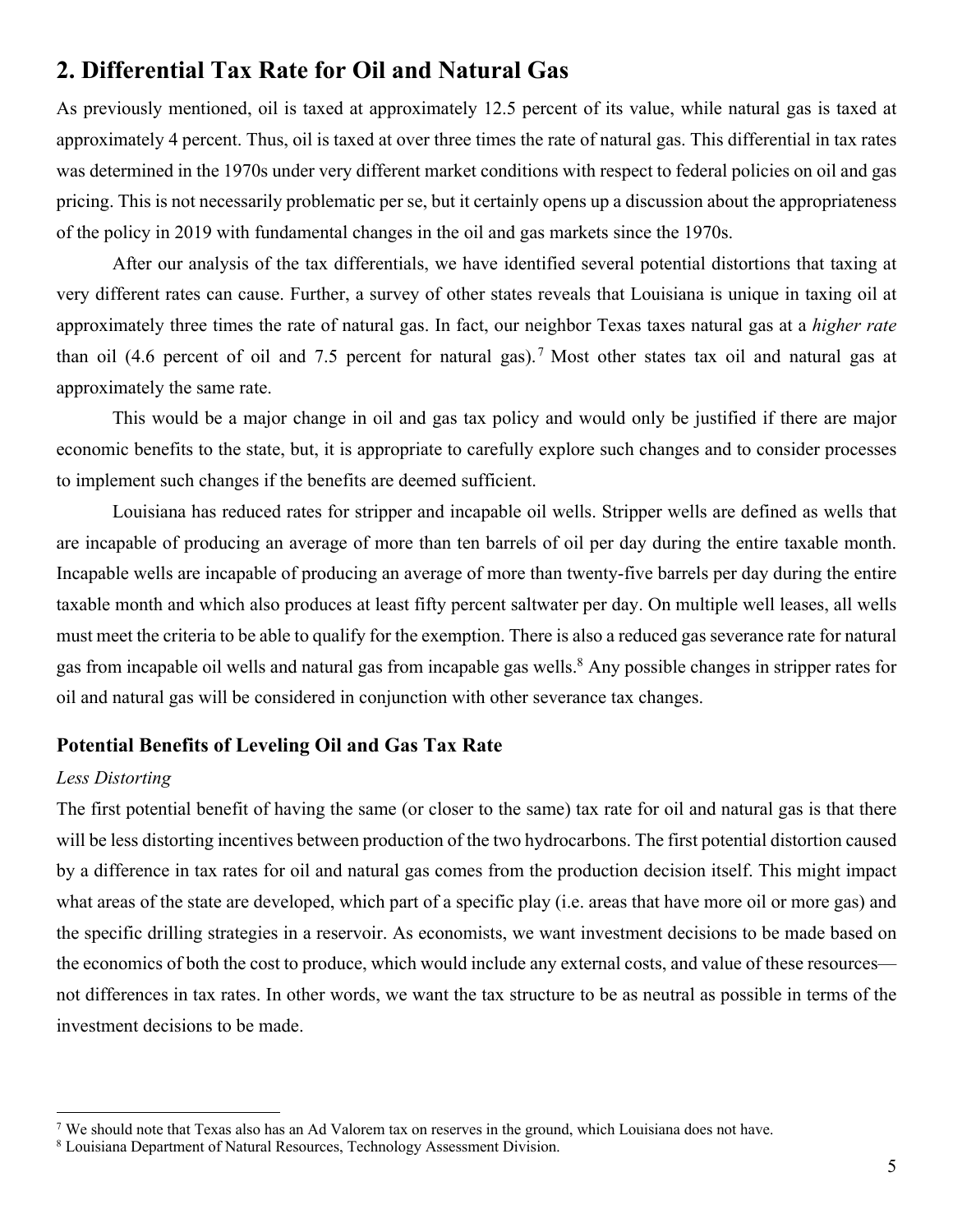The second potential distortion comes from the Louisiana and Texas border. While Louisiana and Texas on average have historically had similar tax burdens on oil and gas companies,<sup>9</sup> the way in which the taxes are implemented are very different. Louisiana taxes oil at 12.5 percent and natural gas at approximately 4 percent (indexed to value as previously mentioned). Texas, on the other hand taxes oil at 4.6 percent and gas at 7.5 percent, but also taxes the reserves of oil and gas still in the ground as property. Thus, while on average the tax burden is similar, the relative burden on oil and gas are quite different. In particular, at the state line, a company might be incented to drill for oil on the Texas side of the border and gas on the Louisiana side of the border, as Texas taxes gas at a higher rate than oil, while Louisiana taxes oil at a higher rate than gas. Leveling the tax rate for oil and natural gas could reduce this distortion. Obviously, Louisiana only controls its tax rates.

#### **Potential Challenge of Leveling Oil and Gas Tax Rate**

The most challenging aspect of any major change in oil and gas tax rates is that the state has been working with the differential tax rates for over 50 years. Long-term decisions have been made by oil and gas producers and the tax incidence has been incorporated into these decisions. This challenge does not suggest that leveling oil and gas tax rates is impossible or not necessarily in the state's long-term best interest, but it does suggest we have to be aware of any short-term adjustment issues.

# **3. Taxing Horizontal vs Vertical Wells**

In 1994, the state implemented a severance tax exemption for horizontal wells. This exemption allows for a complete exemption from severance taxes for either (a) two-years from the beginning of production or (b) well payout, whichever occurs first [R.S.  $47:633(7)(c)(iii)$ ]. While this exemption has been law since 1994, this exemption did not become meaningful until the shale oil and gas boom of the 2000s. The 1994 horizontal exemption was modified in 2015 so the exemption gradually phases away with increase in oil and natural gas prices; however, the exemption does not phase away completely until the price of oil is \$110 per barrel and natural gas is \$7 per MCF. The horizontal exemption is 100 percent as long as the price of oil is less than \$70 per barrel and the price of natural gas is less than \$4.50 per MCF.

## **Potential Benefits of Removing Favorable Tax Treatment of Horizontal Wells**

*Economic rationale for different tax burdens for horizontal and vertical wells:* We have found no apparent rationale for taxing production from horizontal wells at a different rate than vertical wells except possibly the definition of horizontal drilling as an "infant industry" when the exemption was passed in 1994. This exemption

"State and local taxes minor factors for E&P locations." Allan G. Pulsipher. Oil and Gas Journal April 1991.

<sup>9 &</sup>quot;The State of Local Tax Bill of the Louisiana Oil and Gas Producing Industry: A Comparative Analysis." By Allan G. Pulsipher. Center for Energy Studies. Louisiana State University. February 1991.

<sup>&</sup>quot;Overall tax levels similar across 11 producing states." Allan G. Pulsipher, Robert H. Baumann, Wumi O. Iledare. Oil and Gas Journal. October 1993.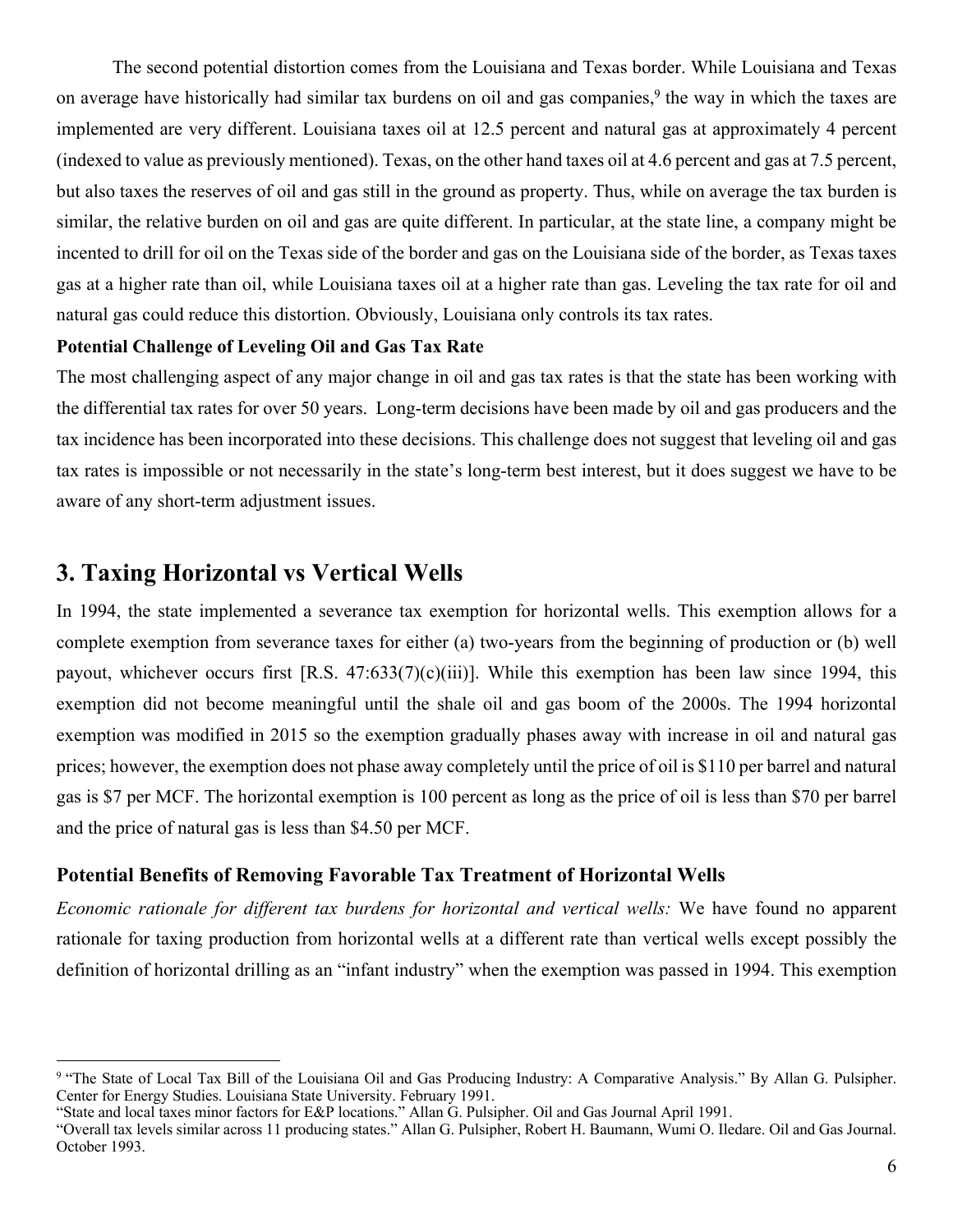is an artifact of history that has persisted to the present day. The exemption was never intended for production in shale geological formations.

*Reduced administrative burden:* There are two administrative burdens associated with the horizontal drilling exemption. First, DNR must certify that the well is indeed a horizontal well and therefore qualifies for the exemption. Second, the exemption is currently for the first two years of production or until well payout, whichever occurs first. This creates a burden for both the producer who must provide evidence of when well payout occurred and the Department of Revenue that has to verify this is correct. Removing the horizontal drilling exemption would reduce administrative burden for all involved.

## **Potential Challenges of Removing Favorable Tax Treatment of Horizontal Wells**

The most challenging aspect of a major change in horizontal drilling exemptions is that the state has been working with this exemption since 1994 and made some revisions to it in 2015. Long-term decisions are being made by oil and gas producers. This challenge does not suggest that eliminating the horizontal exemption is impossible or not in the state's long-term best interest, but it does suggest we have to be aware of any short-term challenges.

# **4. Use of Oil and Gas Collections10**

Louisiana in 1991 created the Budget Stabilization Fund with the purpose of providing a cushion during a financial shortfall. Oil and gas revenues, including severance taxes, royalties, bonus payments and rentals, currently above \$950 million goes to the Budget Stabilization Fund. There are limits to what can be taken from the Budget Stabilization Fund (no more than the deficit or one-third of the fund, whichever is less) and how much can go into the fund (4 percent of total state revenue excluding disaster relief funds from the federal government). In 2016 the state created the Revenue Stabilization Trust Fund with the following provisions: (1) all corporate income and franchise tax collections above \$600 million goes into the fund; (2) 30 percent of applicable mineral revenues between \$660 million and \$950 million would be used for paying down the unfunded accrued liability (UAL) of the Teachers' Retirement System of Louisiana (TRSL) and the other 70 percent will be put in the Revenue Stabilization Trust Fund; and (3) any mineral revenues above \$950 million will go into the Budget Stabilization Fund until it has reached its limit and then the other revenues will flow into the Revenue Stabilization Trust Fund.

 $10$ The idea behind a "sovereign wealth fund", as they are commonly called, is that a state or country will invest the dollars and use the earnings from these investments to fund future generations. The creation of these funds is particularly compelling in instances where a region benefits from the extraction of a non-renewable resource. Three examples of sovereign wealth funds funded by oil and natural gas include:

<sup>•</sup> Norway: Established in 1990. Currently over \$1 trillion in assets. The world's largest sovereign wealth fund, or about \$195,000 per Norwegian citizen.

<sup>•</sup> Alaska: Established in 1976. Currently is worth approximately \$65 billion.

<sup>•</sup> Texas: Permanent School Fund (PSF) – created 1854, currently work ~\$36 billion. Permanent University Fund (PUF) – created in 1876, currently worth ~\$15 billion.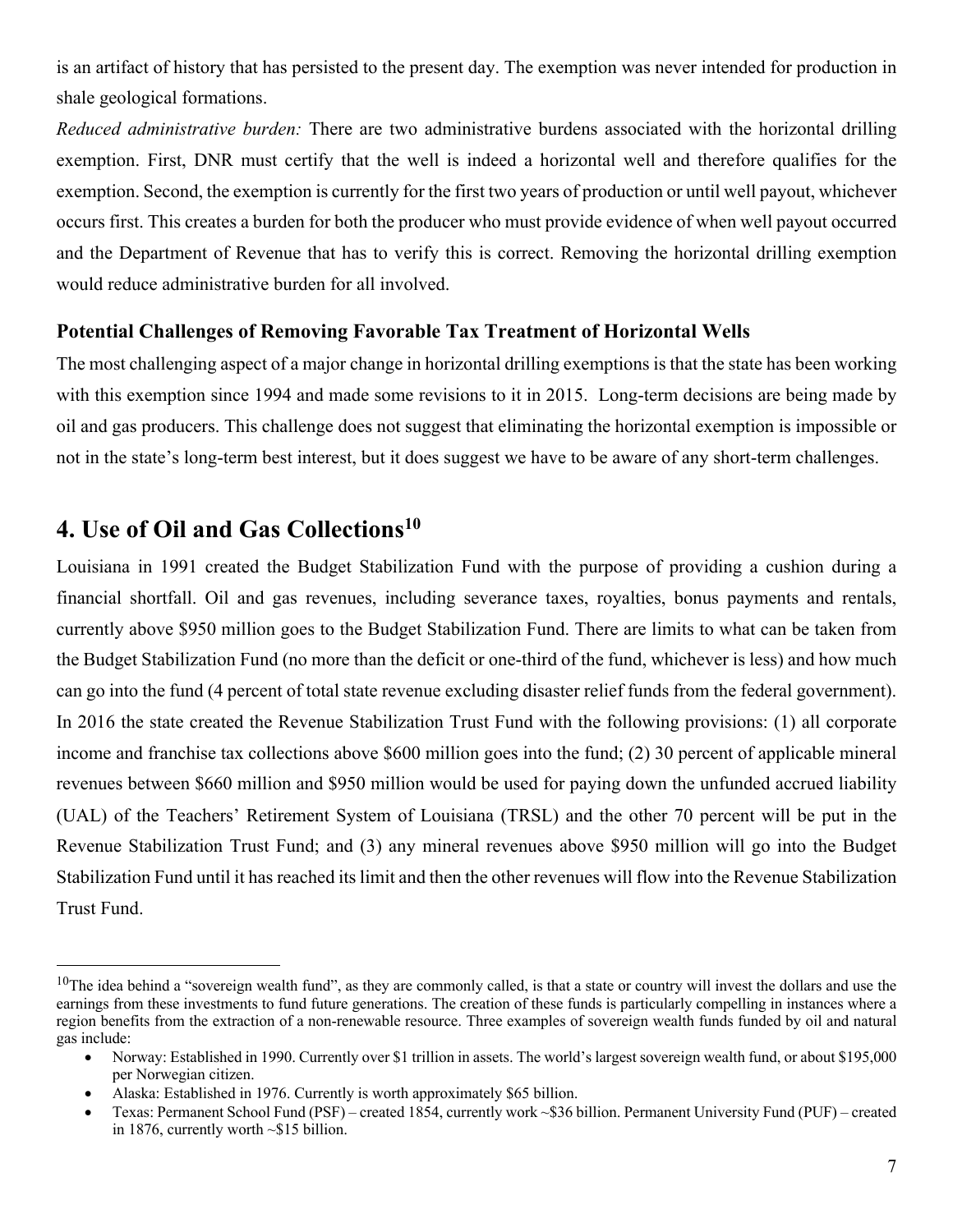The Revenue Stabilization Trust Fund should be re-evaluated frequently given oil and gas price scenarios and production possibilities, but these dollars should not be used to pay for recurring public expenditures. To illustrate the importance of this question in Louisiana, consider that in the early 1980s, more than 40 percent of Louisiana's taxes, licenses and fees came from royalty receipts and severance taxes in Louisiana.<sup>11</sup> If the state had decided to invest some share of those revenues in a long-term trust fund in lieu of offsetting other taxes to Louisiana citizens and/or spending these dollars at the time, the state's financial posture in 2019 would be very different. A Revenue Stabilization Trust Fund is a significant method of sharing a depletable resource with future generations.

# **5. Other Topics of Discussion**

## **Orphan Well Fund**

The Louisiana Oilfield Site Restoration Program was created in 1993 within the Louisiana Department of Natural Resources to address the problem of abandoned or "orphaned" oilfield sites across the state.<sup>12</sup> The fee for fullrate production consists of 1 and one-half cents for every barrel of oil and three-tenths of one cent for every MCF of natural gas. Since the fund inception in 1993, the state has plugged 2,306 wells at a cost of \$64 million. According to DNR, there are 2,833 known orphaned wells remaining, 262 of which are in water.

This program should be evaluated in terms of (1) is the program funded properly and (2) are there any process improvements that could increase the effectiveness of how these funds are spent. More consultation from well engineers, geologists and others are welcome in this regard.

## **Alternative Oil and Gas Taxes in Other States**

One of the notable differences between Louisiana and Texas' mineral tax laws is that Texas allows for oil and gas reserves to be taxed as property. Louisiana does not allow this per our constitution. Texas uses severance and ad valorem taxes as opposed to only severance taxes. Given that we want to have a thorough examination of the taxation of oil and gas, we will consider such alternatives as Texas uses, but one of our goals is to minimize any distortions in decision making that might be associated with any tax structure and to minimize administrative costs.

#### **Severance Tax on Timber and Pulpwood**

While not the focus of this study, severance taxes are also paid on trees and timber at the rate of 2.25 percent of current stumpage value and pulpwood at the rate of 5 percent of current stumpage value where both values are determined by the Louisiana Forestry Commission. We are examining if there are any major issues regarding these severance taxes given that these tax laws have not been changed in a number of years.

 <sup>11</sup> Upton, Greg. Oil Prices and the Louisiana Budget Crisis: Culprit or Scapegoat? An Analysis of the Implications of the Oil Price Drop on the Louisiana Budget. LSU Center for Energy Studies Whitepaper. October 2016.

<sup>12</sup> Source: <http://www.dnr.louisiana.gov/index.cfm?md=newsroom&tmp=detail&aid=17>